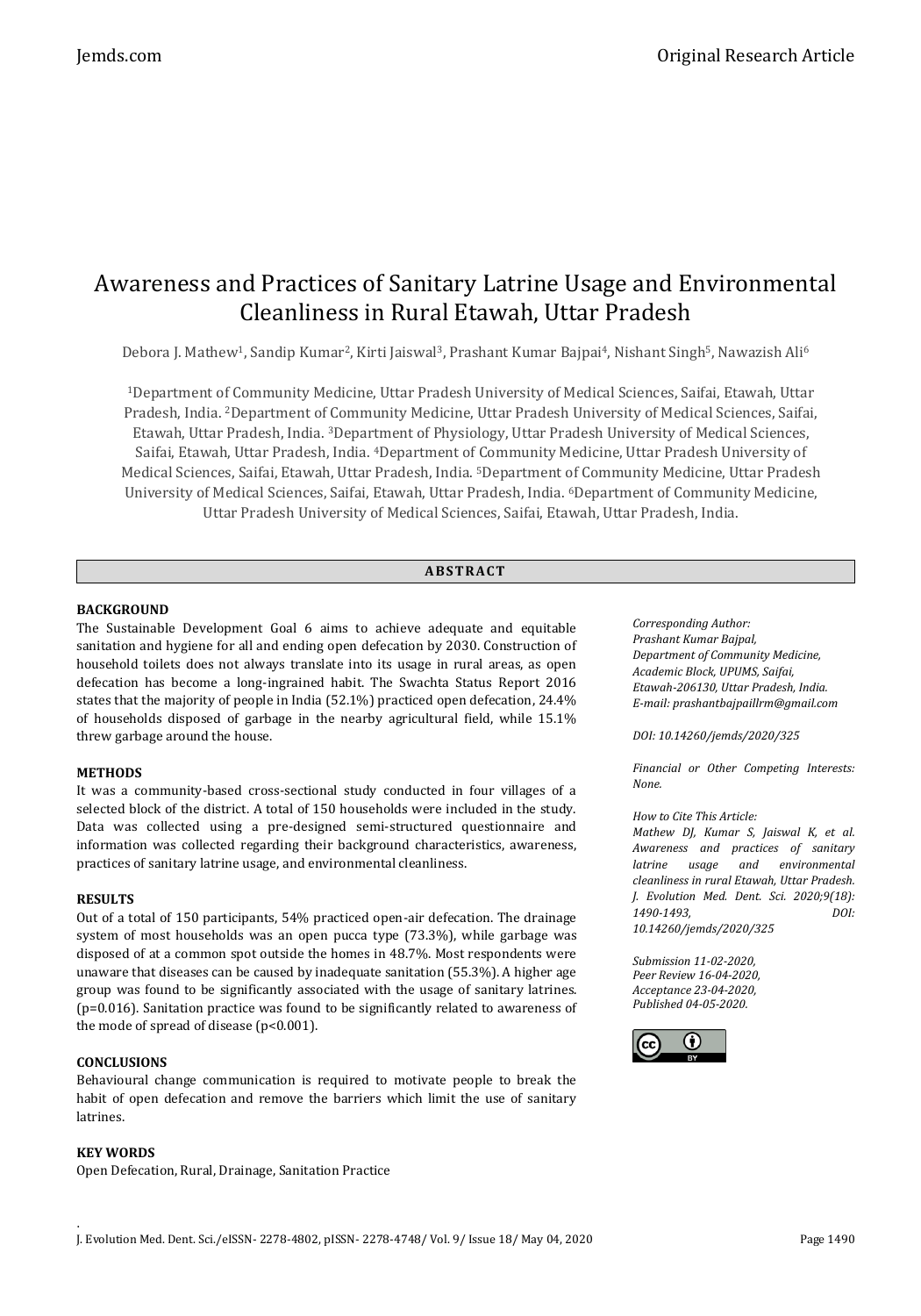# **BACK GR O U ND**

Open defecation refers to the practice in which people go out in fields, bushes, forests, open bodies of water, or other open spaces rather than using a toilet to defecate.<sup>1</sup> The Sustainable Development Goal 6 targets to achieve adequate and equitable sanitation and hygiene for all and ending open defecation by 2030. The 2017 JMP report of WHO/UNICEF showed that 892 million people around the world still practice open defecation.<sup>2</sup> This marks an improvement from the 1.1 billion figure in 2012, of which 59% was contributed by India.<sup>3</sup> The NFHS-4 (2015-16) estimates that 39 percent of households practiced open defecation in India, which marks an improvement from 55% reported in NFHS-3 (2005-06).<sup>4</sup>

The Swachta Status Report 2016 states that the majority of people in India (52.1%) practiced open defecation; 24.4% of households disposed of garbage in the nearby agricultural field, while 15.1% threw garbage around the house.<sup>5</sup> Open defecation has dire consequences on the health of the population, contributing to child stunting, diarrhoeal diseases, and worm infestations.6,7 It also poses a threat to the safety of women and girls, infringes on personal dignity and violates the fundamental right to sanitation. The Swachh Bharat Mission in India was an ambitious toilet construction project initiated to bridge this gap in hygiene, to help create a clean and open defecation free nation.

The National Sample Survey 2018 reported that 71.3% of households in rural areas had access to sanitary latrine. Of those having household latrines, 3.5% of members never used it.<sup>8</sup> Construction of toilets does not always translate into the usage of toilets in rural areas.<sup>9</sup> The habit of defecating in the open environment without walls taking in 'fresh air', inadequate structure and design of subsidized latrines, lack of water supply in the toilet, the sense of impurity that the latrine pit was inside the home compound, long-standing habit of open defecation in elderly who were mostly inexorable, and women viewing open defecation as a time of socializing with friends after a day's work were some reasons for non-usage of sanitary latrine.<sup>10</sup> Thus, there is the need for behaviour change communication in the community, by creating awareness about hygiene and cleanliness, to change the long-ingrained habit of open defecation. This study was aimed to study the awareness and practices of the rural population regarding sanitary latrine usage and environmental sanitation.

#### **ME TH OD S**

This was a community-based cross-sectional study, conducted in four purposively selected villages, having a total of 1712 households, belonging to the field practice area of the Department of Community Medicine. Of the 1712 households, a sample of 150 households was purposively taken for the present study. The 150 households comprised 50 households each from the two large villages (having more than 500 households) and 25 households each from the two small villages (having less than 250 households). Every fifth household of a village was selected using the inclusion criteria, starting from a common point such as the school or general shop, until the desired sample size was reached. If the

.

particular house was locked or the inclusion criterion was not met, then the next household was selected. Only those households were included whose residents were residing in the village for the past one year. Informed consent was taken from the participants of the study. One member from each household, preferably the head of the family, was interviewed personally, using a pre-designed semi-structured questionnaire and information was collected regarding their background characteristics, awareness and practices of sanitary latrine usage and environmental cleanliness. The questionnaire was pretested on 15 households of a nearby village which were not included in the study. Ethical clearance was taken from the University Ethical Committee.

#### **Statistical Analysis**

Data collected were entered in Microsoft Excel sheet and analyzed by the Statistical Package for Social Sciences (SPSS) version 24.0 (IBM Inc. Chicago, USA). Categorical variables were assessed using Chi-Square test and Fisher-Exact test. Statistical significance was considered for a p-value of less than 0.05.

# **R ES U LT S**

Out of the total participants (n=150), majority were of the age group of 20-40 years (n=125, 83.3%), while 16.7% (n=25) belonged to the age group of 40-60 years. The mean age of the participants was 33.1±9.86 years. Most of the respondents were females (76.7%), 37.3% were illiterate and 74% were unemployed. The majority of the study subjects belonged to the lower middle socio-economic class (73.3%) and lived in joint families (58.7%).

The distribution of accessibility to sanitary latrine and sanitation practice is summarized in table 1. While most participants (49.3%) had sanitary latrine in their own house 4% shared latrines and 46.7% had no access to sanitary latrine. The most common reason for non-construction of latrine was that it was not being provided by the Government (40%). But when asked about the practice, only 46% used sanitary latrine, while 54% practiced open-air defecation. The drainage system of most households of the study participants was of open pucca type (73.3%). Most of the households of the participants disposed of garbage at a common dumping spot outside their homes (48.7%), while 39.3% resorted to disposal at their own dumping spot, commonly in their own agricultural field.

Table 2 showed that the utilization of sanitary latrine was only 86.3%, with various reasons being given for nonutilization. The most common reason for non-utilization was lack of water supply inside the latrine, which was complained of by all, followed by incomplete superstructure (54.5%), lack of cleanliness (18.2%), personal preference (18.2%) and malfunctioning of the latrine (9.1%)

Most of the respondents were unaware that diseases can be caused by inadequate sanitation (55.3%). Among those who were aware, the majority knew that loose stools could result from inadequate sanitation (79.1%), while few were aware that worm infestation or typhoid could result from it. Around 94% of the respondents who were aware that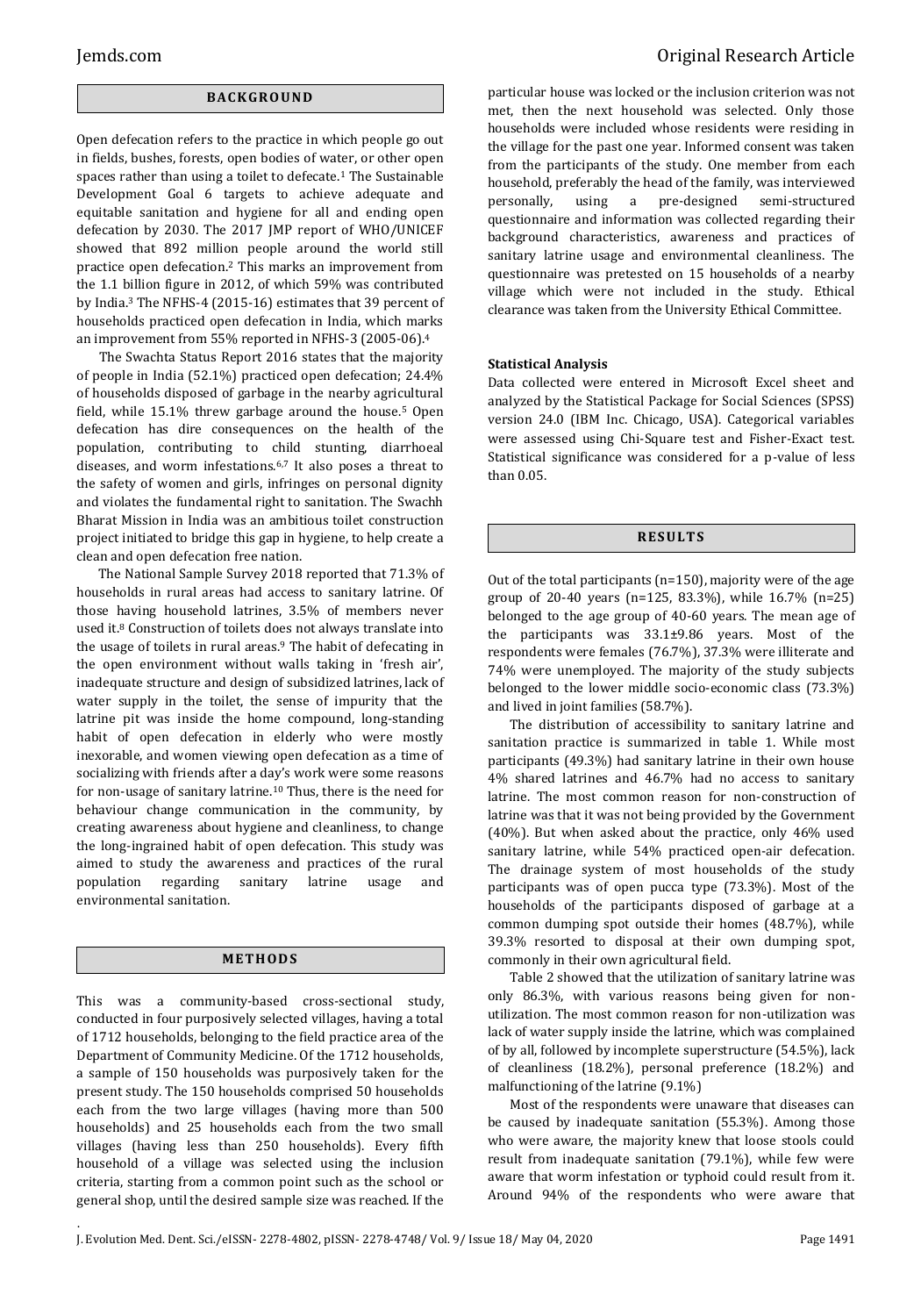diseases could be caused by inadequate sanitation also knew that flies could spread disease; fewer subjects were aware of the fact that contaminated food, contaminated water or unclean hands could act as a potential source of infection. (Table 3)

| <b>Characteristic</b>                                                | <b>Frequency</b> (%) |  |  |  |
|----------------------------------------------------------------------|----------------------|--|--|--|
| <b>Access to sanitary latrine</b>                                    |                      |  |  |  |
| Sanitary latrine in own house                                        | 74 (49.3)            |  |  |  |
| Shared latrine                                                       | 6(4.0)               |  |  |  |
| No access                                                            | 70 (46.7)            |  |  |  |
| <b>Place of defecation</b>                                           |                      |  |  |  |
| Sanitary latrine                                                     | 69 (46.0)            |  |  |  |
| Open air defecation                                                  | 81 (54.0)            |  |  |  |
| Drainage system                                                      |                      |  |  |  |
| Covered pucca                                                        | 21(14)               |  |  |  |
| Open pucca                                                           | 110 (73.3)           |  |  |  |
| Open kuccha                                                          | 19 (12.7)            |  |  |  |
| Garbage disposal                                                     |                      |  |  |  |
| Own dumping spot                                                     | 59 (39.3)            |  |  |  |
| Community dumping spot                                               | 73 (48.7)            |  |  |  |
| Indiscriminate throwing around the house                             | 18 (12.0)            |  |  |  |
| Table 1. Distribution of Participants According to Accessibility and |                      |  |  |  |
| <b>Practice of Sanitation and Environmental Cleanliness (N=150)</b>  |                      |  |  |  |

| <b>Characteristic</b>                                                                                                        | <b>Frequency</b> (%) |  |  |  |
|------------------------------------------------------------------------------------------------------------------------------|----------------------|--|--|--|
| Utilization of sanitary latrine (n=80)                                                                                       |                      |  |  |  |
| Yes                                                                                                                          | 69 (86.3)            |  |  |  |
| No                                                                                                                           | 11(13.7)             |  |  |  |
| Reason for non-utilization of sanitary latrine (n=11)                                                                        |                      |  |  |  |
| Lack of superstructure                                                                                                       | 6(54.5)              |  |  |  |
| Lack of water supply in sanitary latrine                                                                                     | 11(100.0)            |  |  |  |
| Malfunctioning of latrine                                                                                                    | 1(9.1)               |  |  |  |
| Lack of cleanliness                                                                                                          | 2(18.2)              |  |  |  |
| Personal preference                                                                                                          | 2(18.2)              |  |  |  |
| Table 2. Distribution of Participants According to Utilization of<br><b>Sanitary Latrine and Reasons for Non-Utilization</b> |                      |  |  |  |
|                                                                                                                              |                      |  |  |  |

| <b>Characteristic</b><br>Frequency (%)                                      |           |  |  |  |
|-----------------------------------------------------------------------------|-----------|--|--|--|
| Awareness whether disease can be spread by inadequate sanitation            |           |  |  |  |
| Yes                                                                         | 67(44.7)  |  |  |  |
| Nο                                                                          | 83 (55.3) |  |  |  |
| Awareness about diseases spread due to inadequate sanitation* (n=67)        |           |  |  |  |
| Loose stools                                                                | 53 (79.1) |  |  |  |
| Typhoid                                                                     | 5(7.5)    |  |  |  |
| Worm infestation                                                            | 22 (32.8) |  |  |  |
| Awareness of mode of spread of disease due to inadequate sanitation* (n=67) |           |  |  |  |
| Flies                                                                       | 63 (94.0) |  |  |  |
| Contaminated food                                                           | 21 (31.3) |  |  |  |
| Lack of hand hygiene                                                        | 4(6.0)    |  |  |  |
| Contaminated water                                                          | 6(9.0)    |  |  |  |
| <b>Table 3. Distribution of Awareness of Diseases</b>                       |           |  |  |  |
| <b>Caused by Inadequate Sanitation</b>                                      |           |  |  |  |
| *Multiple option questions                                                  |           |  |  |  |

| <b>Characteristic</b>                                                                                                   |                                                         | Sanitary<br>Latrine<br>$(n=69)$ | <b>Sanitation practice</b><br>(no. %)<br><b>Open</b><br><b>Defecation</b><br>$(n=81)$ | Chi Sq.<br>Value,<br><b>P-Value</b> |
|-------------------------------------------------------------------------------------------------------------------------|---------------------------------------------------------|---------------------------------|---------------------------------------------------------------------------------------|-------------------------------------|
| Age Group                                                                                                               | $20-40$ years<br>$(n=125)$<br>$40-60$ years<br>$(n=25)$ | 52 (41.6)<br>17 (68.0)          | 73 (58.4)<br>9(32.0)                                                                  | $x^2$ : 5.85,<br>$p = 0.016$        |
| Awareness of the fact<br>that contaminated food<br>can cause spread of<br>disease in inadequate<br>sanitation practices | Yes $(n=21)$<br>No $(n=46)$                             | 17 (81.0)<br>16 (34.8)          | 4(19.0)<br>30(65.2)                                                                   | $\chi^2$ : 12.30,<br>p<0.001        |
| <b>Table 4. Association between Sanitation Practice with</b><br>Age and Awareness of Mode of Spread of Disease          |                                                         |                                 |                                                                                       |                                     |

Among the study population, the age of the participants was found to be significantly associated with sanitation practice. (p=0.016) Majority of the respondents of the age group of 40-60 years used sanitary latrine (68%), as opposed to 41.6% of participants of the age group of 20-40 years. Sanitation practice was found to be significantly related to awareness of the mode of spread of disease.  $(p<0.001)$ Majority of those who were aware that contaminated food

.

due to inadequate sanitation could cause the spread of disease (81%) used sanitary latrines, while a majority of those who were unaware practiced open-air defecation (65.2%). (table 4).

#### **DI SCU S SI ON**

In the current study, most of the participants were females, and hence unemployed; 37.3% were uneducated. Panda PS et al., in their study reported that majority of participants were males (92.3%) and hence two-thirds were employed in contrast to the present study; 31.6% were illiterate, similar to the present study.<sup>11</sup> Around 87% lived in nuclear families and majority belonged to lower class (57.4%), as opposed to the current study in which majority lived in joint families (58.7%) and belonged to lower middle class (73.3%)

Panda PS et al reported in their study a 23.2% prevalence of open defecation, which was lower than in the current study (54%).<sup>11</sup> The most common reason for not constructing latrine at own house was lack of interest (58.7%), in contrast to the current study, in which participants blamed the Government for not providing it. Similarly, Anuradha R et al reported in their study the prevalence of open defecation as 33.1%, with 61.1% claiming lack of interest to be the cause of non-construction of latrines.<sup>12</sup> Routary et al found in his study that the most common reason for non-utilization of sanitary latrine was due to inadequate design and incomplete construction; in the current study, non-utilization due to incomplete superstructure was 54.5%.<sup>10</sup>

According to Swachta Status Report 2016, 36.7% of villages had pucca drainage and 19% of villages had kuccha drainage for wastewater. The current study reported a higher percentage of pucca drainage (87.3%), although mostly open and uncovered drainages. The Report observed that most of the households kept garbage at a specified place outside their own house, while 24.4% disposed it in a nearby agricultural field, 5.5% households had a common dumping site and 15.1% threw around the house; in the current study, most households disposed of garbage at a common spot (48.7%), 39.3% in their agricultural fields and 12% practiced indiscriminate throwing.<sup>5</sup> The larger figures in the present study might be due to the smaller sample involved.

The awareness of diseases caused by inadequate sanitation was lower in a study by Panda PS et al (34.8%) compared to the current study  $(44.7\%)$ .<sup>11</sup> Those who were aware of the fact that contaminated food due to inadequate sanitation could spread disease tended to use sanitary latrines. The finding that usage of sanitary latrines was more among higher age group was contradictory to the finding by Routary et al, in which adult men and older men were accustomed to going to the fields for defecation early in the morning.<sup>10</sup> This difference might be due to the fact that there were mostly females in the higher age group.

#### **CONC LU S ION S**

The current study shows a high prevalence of open-air defecation of 54%, non-utilization of sanitary latrines and decreased awareness of the consequences of open-air